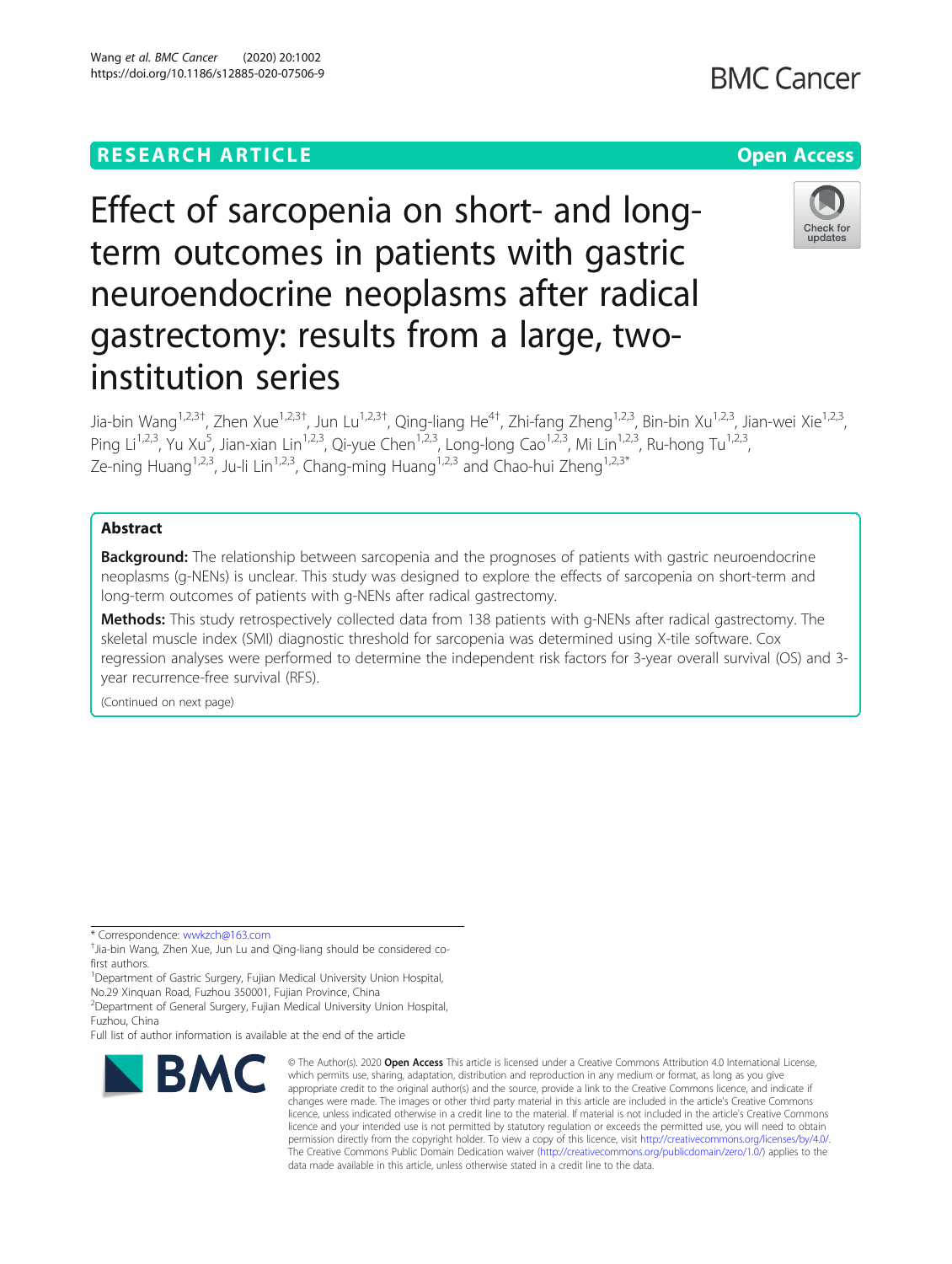# (Continued from previous page)

Results: In this study, 59 patients (42.8%) were diagnosed with sarcopenia. Among patients in the sarcopenia group and nonsarcopenia group, the incidences of total postoperative complications were 33.9 and 30.4%, incidences of serious postoperative complications were 0 and 3.7%, incidences of postoperative surgical complications were 13.6 and 15.2%, and incidences of postoperative systemic complications were 20.3 and 15.2%, respectively (all  $p > 0.05$ ). The 3-year OS and RFS rates were significantly worse in the sarcopenia group than in the nonsarcopenia group (OS: 42.37% vs 65.82%,  $p = 0.004$ ; RFS: 52.54% vs 68.35%,  $p = 0.036$ ). The multivariate analysis revealed a relation between sarcopenia and the long-term prognoses of patients with g-NENs. A stratified analysis based on the pathological type revealed that the Kaplan-Meier curve was only significantly different in patients with gastric mixed adenoneuroendocrine carcinoma (gMANEC) (OS: 40.00% vs 71.79%,  $p = 0.007$ ; RFS: 51.43% vs 74.36%,  $p = 0.026$ ); furthermore, the multivariate analysis identified sarcopenia as an independent risk factor for patients with gMANEC ( $p < 0.05$ ).

**Conclusions:** Sarcopenia is not related to the short-term prognoses of patients with g-NENs. Sarcopenia is an independent risk factor for patients with gMANEC after radical surgery.

Keywords: Gastric neuroendocrine neoplasms, Sarcopenia, Overall survival, Risk factors

# Synopsis

This study was designed to explore the effects of sarcopenia on the short-term and long-term outcomes of patients with g-NENs after radical gastrectomy by using data from two independent large-volume institutions.

# Background

Gastric neuroendocrine neoplasms (g-NENs) are a class of tumors with significant heterogeneity that account for approximately 4% of all neuroendocrine tumors [[1\]](#page-11-0), and their incidence is gradually increasing [\[2](#page-11-0), [3\]](#page-11-0). g-NENs include three categories: gastric neuroendocrine tumor (gNET), gastric neuroendocrine carcinoma (gNEC) and gastric mixed adenoneuroendocrine carcinoma (gMA-NEC) [[4\]](#page-11-0). Surgery is the main treatment for gNET, gNEC, gMANEC [[5](#page-11-0)]. Because of its different clinicopathological features, the understanding and the prognostic factors of g-NENs are still rarely studied [\[6](#page-11-0)–[9](#page-11-0)]. Therefore, studies exploring the factors influencing the shortterm and long-term outcomes of patients with g-NENs after radical surgery are important to improve the prognosis of these patients.

In recent years, sarcopenia has been reported to be closely related to the prognosis of patients with gastric cancer, liver cancer, colorectal cancer, and other malignant tumors  $[10-16]$  $[10-16]$  $[10-16]$  $[10-16]$ . However, no studies have reported the effect of sarcopenia on the short-term and long-term postoperative outcomes of patients with g-NENs.

This study retrospectively analyzed the clinicopathological data from 138 patients with g-NENs treated at two institutions, with the aim of exploring the effect of sarcopenia on the short-term and long-term outcomes of patients with g-NENs after radical gastrectomy.

# **Methods**

# Patient selection

The clinicopathological data from patients diagnosed with g-NENs at the Fujian Medical University Union Hospital (FMUUH) and the First Affiliated Hospital of Fujian Medical University (FMUFAH) from December 2009 to December 2015 were retrospectively analyzed. The inclusion criteria were as follows: (1) patients who were diagnosed with g-NENs by pathology; (2) patients without distant metastasis, as assessed by a preoperative examination; and (3) patients who underwent R0 excision. The following exclusion criteria were used: (1) distant metastasis was identified preoperatively and intraoperatively; (2) patients received neoadjuvant chemotherapy or radiotherapy before surgery; and (3) basic clinical data and computed tomography (CT) images were incomplete. One hundred thirty-eight patients with g-NENs were finally included in this study (111 patients at FMUUH and 27 patients at FMUFAH, Supplementary Table [1](#page-11-0)). The tumor size, location, T stage and N stage were comprehensively determined by two attending physicians according to the findings of gastroscopy, abdominal CT and other auxiliary examinations performed preoperatively. The type of surgical resection performed was determined by the location of the tumor. Lymph node dissection was performed according to the Japanese gastric cancer treatment guidelines (13th edition) [[17](#page-12-0)]. For patients with gNET, somatostain was recommended. For patients with stage II or higher gNEC or gMA-NEC, fluorine-based postoperative adjuvant chemotherapy was recommended  $[18]$  $[18]$  $[18]$ . The study was approved by the Ethics Committees of FMUUH and FMUFAH.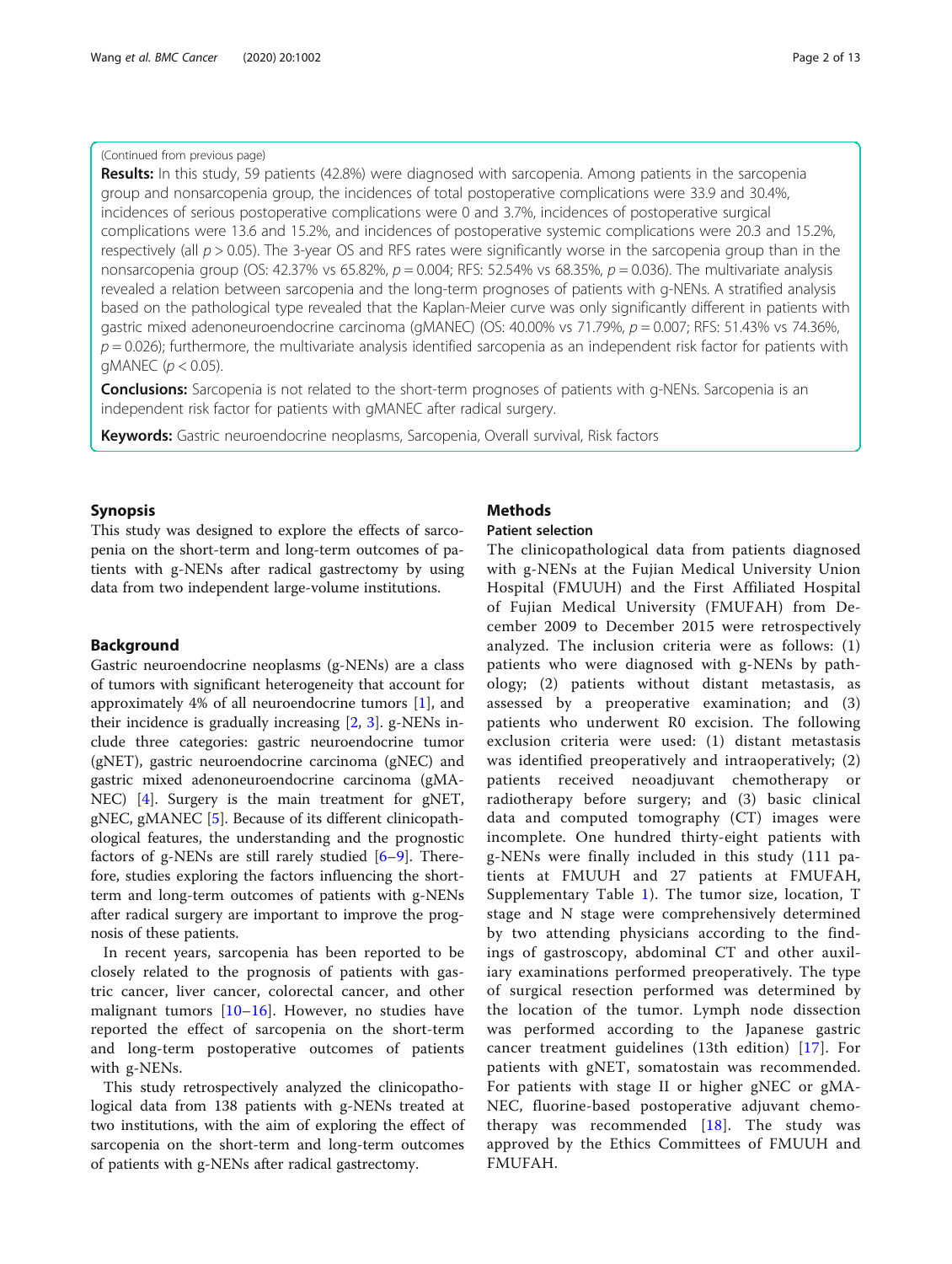### Diagnosis and classification of g-NENs

According to the 2010 WHO classification of tumors of the digestive system [\[4](#page-11-0)], g-NENs were classified as gNET, including NET1 and NET2 grades; gNEC, including large-cell carcinomas and small-cell carcinomas; and gMANEC. Neuroendocrine cells were confirmed, diagnosed and classified based on the microscopic histomorphological features and immunohistochemical staining for neuroendocrine tumor-related biomarkers (such as CgA, CD56 and Syn). The pathological findings were confirmed by two experienced pathologists.

### Analysis of CT images

A preoperative abdominal CT scan within 1 month of surgery was considered to accurately reflect the patient's muscle status. A researcher who was blinded to the outcome measured the skeletal muscle cross-sectional area  $(cm<sup>2</sup>)$  at the level of the third lumbar vertebra (L3) by using Osirix 3.3 software (32-bit; [http://www.osirix](http://www.osirix-viewer.com)[viewer.com\)](http://www.osirix-viewer.com) [\[19](#page-12-0)]. The researcher was trained to accurately identify lumbar vertebrae and muscles (Supplemen-tary Fig. [1](#page-11-0)). The average surface area  $\rm (cm^2)$  of two consecutive slices was used for analysis. If necessary, the area of the selected area was manually adjusted to accurately calculate the area. The tissue discrimination threshold of skeletal muscle is − 29 to + 150 Hounsfield units (HUs)  $[20]$  $[20]$  $[20]$ . The muscle area  $(cm<sup>2</sup>)$  was standardized to the height  $(m^2)$  to obtain the L3 skeletal muscle index  $(SMI)$   $(cm^2/m^2)$  [[21](#page-12-0)].

# Optimal SMI cutoff value and definition of sarcopenia

Separate X-tile plots were constructed for men and women. For the men, when the SMI value was  $44.3 \text{ cm}^2$ / m<sup>2</sup>, the maximum chi-square log-rank value of 4.2611 was achieved. Therefore, a  $SMI \leq 44.3 \text{ cm}^2/\text{m}^2$  was defined as sarcopenia, and a  $SMI > 44.3 \text{ cm}^2/\text{m}^2$  was defined as nonsarcopenia  $(p = 0.038)$  (Supplementary Fig. [2](#page-11-0)).

For the women, a SMI  $\leq 32.4 \text{ cm}^2/\text{m}^2$  was defined as sarcopenia in the same manner ( $\chi^2$  = 1.0039, p = 0.214) (Supplementary Fig. [2\)](#page-11-0).

# Variables and definitions

Overall survival (OS) was defined as the time from surgery to the last follow-up, death, or the last record in the follow-up database (such as loss of follow-up or death from other diseases). Recurrence-free survival (RFS) was defined as the time from surgery to the initial recurrence. Postoperative complications were classified according to the Clavien-Dindo criteria [\[22\]](#page-12-0). Total postoperative complications were defined as Clavien-Dindo grade 2 and higher. Severe complications were defined as Clavien-Dindo grade 3 and higher [[11\]](#page-11-0). Postoperative surgical complications were defined as complications related to the surgical procedure. Systemic complications were defined as complications that were not directly related to the surgical field or the incision. For Ki-67, 60% positive was considered the cut-off point. The ASA physical status classification system was used in this research [[18,](#page-12-0) [23](#page-12-0)]. ASA I, patient is healthy with no systemic disease; ASA II, patient has mild systemic disease; ASA III, patient has severe systemic disease or multiple diseases affecting different organ systems; ASA IV, patient has severe systemic disease that is a constant threat to life; ASA V, patient is moribund and not expected to survive without the operation; and ASA VI, brain dead patient whose organs are being removed for donation [\[24](#page-12-0), [25\]](#page-12-0).

## Follow-up

The median follow-up time was 36 months (range: 1– 102 months). Physical and laboratory examinations were performed regularly after surgery, once every 3 months for 2 years, every 6 months for the next 3 years, and once a year after 5 years. In addition, imaging examinations, including chest radiographs, abdominal and pelvic CTs, and endoscopy, were performed at least once a year. If necessary, additional MRI or PET studies were performed to determine whether recurrence was present.

# Statistical analysis

All data were statistically analyzed using SPSS 22.0 software. Continuous variables are reported as the means ± SD or medians (interquartile ranges). X-tile plots were used as a new bioinformatics tool for biomarker assessments and outcome-based cutoff point optimization [[10](#page-11-0), [26\]](#page-12-0). Categorical and continuous variables were compared using a  $\chi^2$  test or Fisher's exact test and a t-test, respectively. The OS and RFS rates were calculated by the Kaplan-Meier method, and the differences were assessed with log-rank tests. The Cox proportional hazards regression model was used to analyze the independent prognostic factors for 3-year OS and RFS rates. P values less than 0.05 were considered statistically significant.

# Results

#### Clinicopathological characteristics

Among the 138 patients, 59 patients (42.8%) were included in the sarcopenia group and 79 patients (57.2%) were included in the nonsarcopenia group. A total of 12 gNET patients, 52 gNEC patients, and 74 gMANEC patients were included in this study. Of gNET patients, 6 patients were type 1, 5 patients were type 2, and 1 patient was type 3. The comparison of clinical data between the two groups showed a higher incidence of sarcopenia in the subgroups of male patients, aged 65 years, with a BMI of < 25 and a tumor larger than 50 mm (all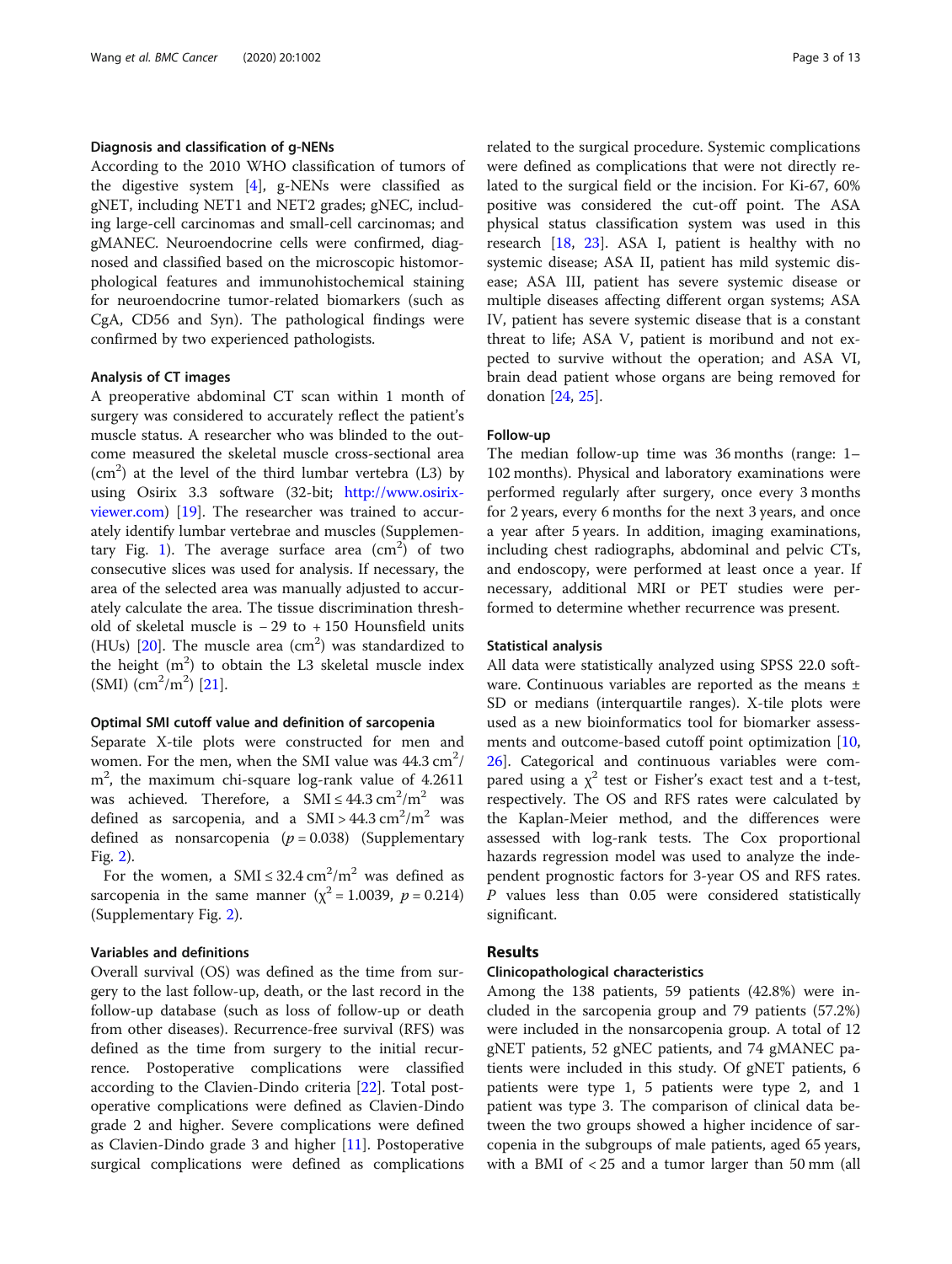# <span id="page-3-0"></span>Table 1 Clinicopathological characteristics

| Variable                 | All $(n = 138)$ | Low $(n = 59)$ | High $(n = 79)$ | P     |
|--------------------------|-----------------|----------------|-----------------|-------|
| Gender                   |                 |                |                 | 0.014 |
| Male                     | 105             | 51             | 54              |       |
| Female                   | 33              | $\,8\,$        | 25              |       |
| Age(years)               |                 |                |                 | 0.004 |
| $< 65\,$                 | $80\,$          | $26\,$         | 54              |       |
| $\geq 65$                | 58              | 33             | 25              |       |
| BMI(kg/m2)               |                 |                |                 | 0.007 |
| $<25\,$                  | 115             | 55             | 60              |       |
| $\geq 25$                | $23\,$          | $\overline{4}$ | 19              |       |
| ASA                      |                 |                |                 | 0.664 |
| $\overline{\phantom{a}}$ | 69              | 28             | 41              |       |
| $\sqrt{2}$               | 54              | 23             | 31              |       |
| $\mathbf{3}$             | 15              | $\,8\,$        | $\overline{7}$  |       |
| Comorbidities            |                 |                |                 | 0.471 |
| No                       | 40              | 19             | 21              |       |
| Yes                      | 98              | $40\,$         | 58              |       |
| Tumor diameter(mm)       |                 |                |                 | 0.037 |
| $<50\,$                  | 68              | 23             | 45              |       |
| $\geq 50$                | $70\,$          | 36             | 34              |       |
| Tumor location           |                 |                |                 | 0.783 |
| Upper                    | 63              | $26\,$         | 37              |       |
| Middle                   | 27              | $12\,$         | 15              |       |
| Lower                    | 33              | 16             | 17              |       |
| $\mathsf{Mix}$           | $15$            | 5              | $10$            |       |
| T stage                  |                 |                |                 | 0.471 |
| $T1 + T2$                | $77\,$          | 35             | 42              |       |
| $T3 + T4$                | 61              | $24\,$         | $37\,$          |       |
| N stage                  |                 |                |                 | 0.181 |
| ${\sf N0}$               | 46              | 16             | $30\,$          |       |
| N <sub>1</sub>           | 92              | 43             | 49              |       |
| Surgical method          |                 |                |                 | 0.103 |
| Open                     | 43              | 14             | 29              |       |
| Laparoscopic             | 95              | 45             | 50              |       |
| Gastrectomy extent       |                 |                |                 | 0.67  |
| Total                    | 101             | 45             | 56              |       |
| Distal                   | 33              | $13$           | 20              |       |
| Proximal                 | $\overline{4}$  | $\mathbf{1}$   | $\overline{3}$  |       |
| Pathological type        |                 |                |                 | 0.318 |
| NET                      | 12              | 3              | $\mathsf 9$     |       |
| ${\sf NEC}$              | 52              | 21             | 31              |       |
| MANEC                    | $74\,$          | 35             | 39              |       |
| Ki-67 positive index (%) |                 |                |                 | 0.439 |
| < 60                     | 59              | 23             | 36              |       |
| $\geq 60$                | 79              | 36             | 43              |       |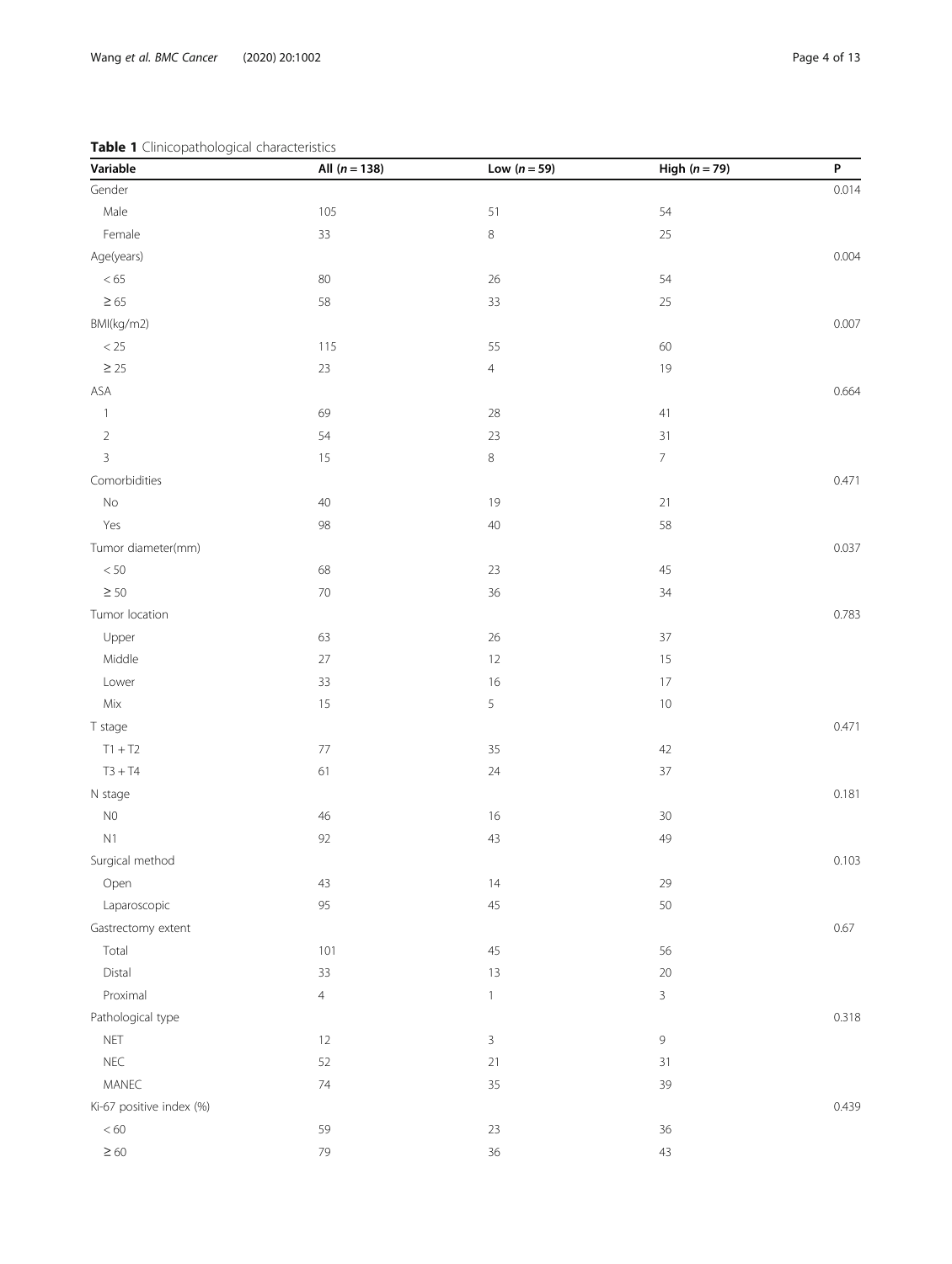| Variable              | All $(n = 138)$ | Low $(n = 59)$ | High $(n=79)$ | D     |  |
|-----------------------|-----------------|----------------|---------------|-------|--|
| Complications         |                 |                |               | 0.984 |  |
| No                    | 82              | 35             | 47            |       |  |
| Yes                   | 56              | 24             | 32            |       |  |
| Adjuvant chemotherapy |                 |                |               | 0.193 |  |
| No                    | 66              | 32             | 34            |       |  |
| Yes                   | 72              | 27             | 45            |       |  |

SMI Skeletal muscle index, BMI Body mass index, ASA American Society of Anesthesiologists, NET Neuroendocrine tumor, NEC Neuroendocrine carcinoma, MANEC Mixed adenoneuroendocrine carcinoma

 $p < 0.05$ ). However, no significant differences in the other variables were observed between the two groups (all  $p > 0.05$ ) (Table [1\)](#page-3-0).

# Effects of sarcopenia on postoperative complications

In the present study, postoperative complications occurred in 44 patients (31.9%), and serious complications occurred in 3 patients (2.2%). The incidence of total postoperative complications was 33.9 and 30.4%, and the incidence of serious complications was 0 and 3.7% in the sarcopenia group and the nonsarcopenia group, respectively (all  $p > 0.05$ ). Postoperative surgical and systemic complications occurred in 20 patients (14.5%) and 24 patients (17.4%), respectively, in the whole group. In the sarcopenia group and the nonsarcopenia group, the incidence of postoperative surgical complications was 13.6 and 15.2%, and the incidence of postoperative systemic complications was 20.3 and 15.2%, respectively (all  $p > 0.05$ ). In addition, the analysis did not reveal significant differences in the incidence of specific types of complications defined according to the physical location of the complication between the two groups (all  $p > 0.05$ ) (Table 2).

|  |  | <b>Table 2</b> Postoperative complications in 138 patients [Case(%)] |
|--|--|----------------------------------------------------------------------|
|--|--|----------------------------------------------------------------------|

|                        | Sarcopenia | Nonsarcopenia | P     |
|------------------------|------------|---------------|-------|
| Total complications    | 20 (33.9)  | 24 (30.4)     | 0.661 |
| Serious complications  | 0(0)       | 3(3.7)        | 0.26  |
| Surgical complications | 8(13.6)    | 12 (15.2)     | 0.788 |
| Systemic complications | 12 (20.3)  | 12 (15.2)     | 0.43  |
| Physical location      |            |               |       |
| Pulmonary infection    | 12 (20.3)  | 12 (15.2)     | 0.43  |
| Abdominal infection    | 4(6.8)     | 3(3.8)        | 0.461 |
| Incision infection     | 1(1.7)     | 0(0)          | 0.428 |
| Chylous fistula        | 0(0)       | 3(3.8)        | 0.26  |
| Intestinal obstruction | 0(0)       | 2(2.5)        | 0.507 |
| Anastomotic fistula    | 1(1.7)     | 2(2.5)        | 1     |
| Abdominal bleeding     | 1(1.7)     | 2(2.5)        | 1     |
| Anastomotic stenosis   | 1(1.7)     | 0(0)          | 0.428 |

# Effects of sarcopenia on the prognosis of patients with g-**NFNs**

The 3-year OS rates were 42.37 and 65.82%, and the 3 year RFS rates were 52.54 and 68.35% in the sarcopenia and nonsarcopenia groups, respectively (all  $p < 0.05$ , Fig. [1a](#page-5-0)-b). According to the univariate analysis, the Anesthesiology Society of America (ASA) score, pathological T stage (pT), pathological N stage (pN), Ki-67 positive index and sarcopenia were related to the 3-year OS rates, whereas the ASA score, pN, Ki-67-positive index, and sarcopenia were related to the 3-year RFS rates (all  $p < 0.05$ , Table [3](#page-6-0)). The multivariate analysis only identified relations between the ASA score, pN, Ki-67-positive index and sarcopenia with the 3-year OS and RFS rates (all  $p < 0.05$ , Table [3](#page-6-0)).

# Effects of sarcopenia on the prognosis of patients with different types of g-NENs

According to the analysis stratified by postoperative pathological types, the 3-year OS rates of the sarcopenia group and nonsarcopenia group of patients with gNET were 66.67 and 77.78%, respectively, and the 3-year RFS rates were 66.67 and 66.67%, respectively (all  $p > 0.05$ , Fig. [1](#page-5-0) c-d). Among patients with gNEC, the 3-year OS rates of the sarcopenia group and nonsarcopenia group were 42.86 and 54.84%, respectively, and the 3-year RFS rates were 52.38 and 61.29%, respectively (all  $p > 0.05$ , Fig. [1](#page-5-0)e-f). Among patients with gMANEC, the 3-year OS rates of the sarcopenia group and nonsarcopenia group were 40.00 and 71.79%, respectively, and the 3-year RFS rates were 51.43 and 74.36%, respectively (all  $p < 0.05$ , Fig. [1g](#page-5-0)-h). To, We subsequently performed a multivariate analysis of each subgroup of the population to more accurately evaluate the effect of sarcopenia on the prognosis of patients with different types of g-NENs. However, because few patients were included in the gNET subgroup, the Kaplan-Meier analysis did not reveal a significant difference between the two groups in the gNET subgroup. Therefore, the gNET subgroup was not included in further multivariate analyses. The multivariate analysis revealed associations between the 3-year OS rates and comorbidities, pN and the Ki-67-positive index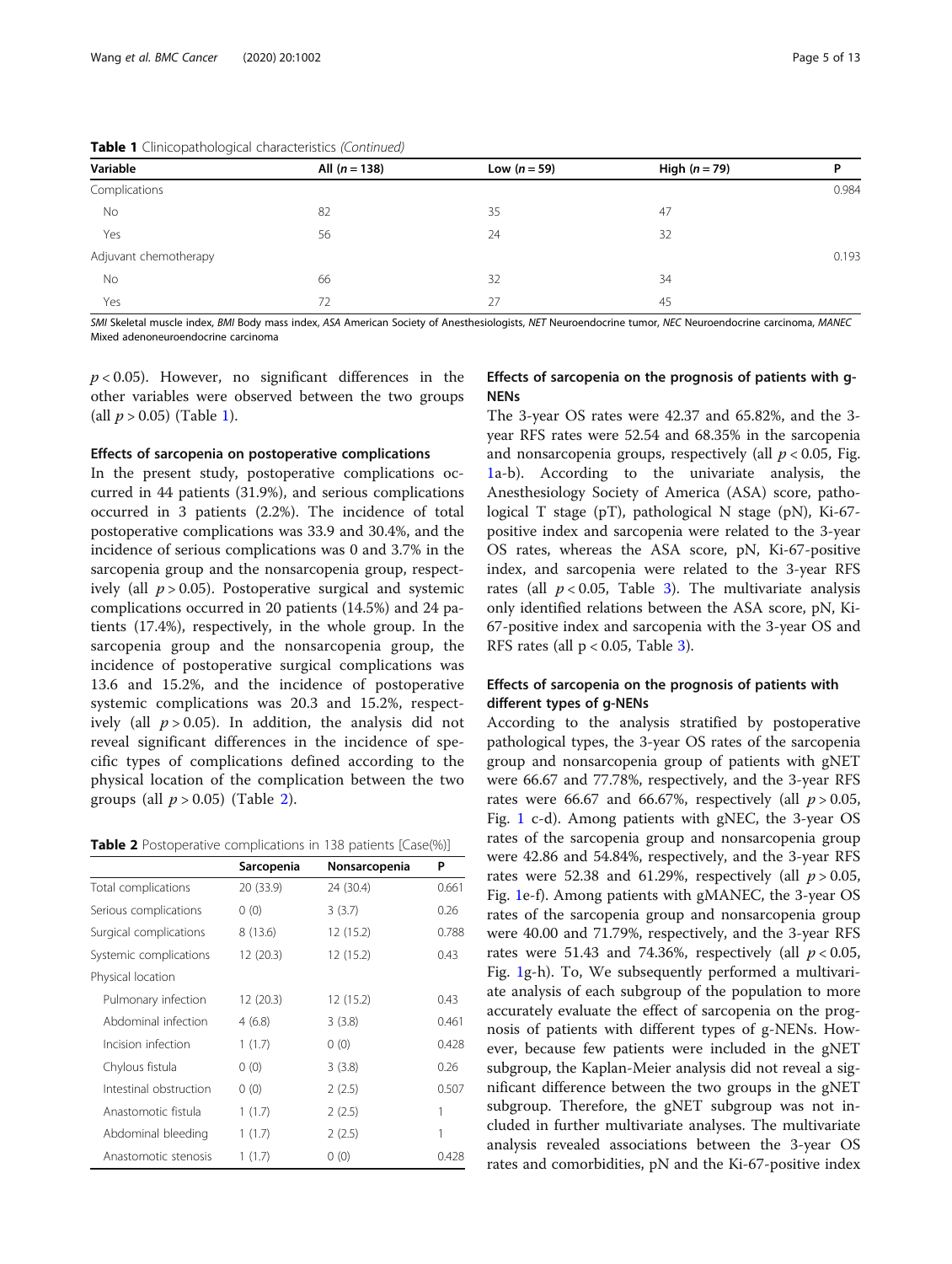<span id="page-5-0"></span>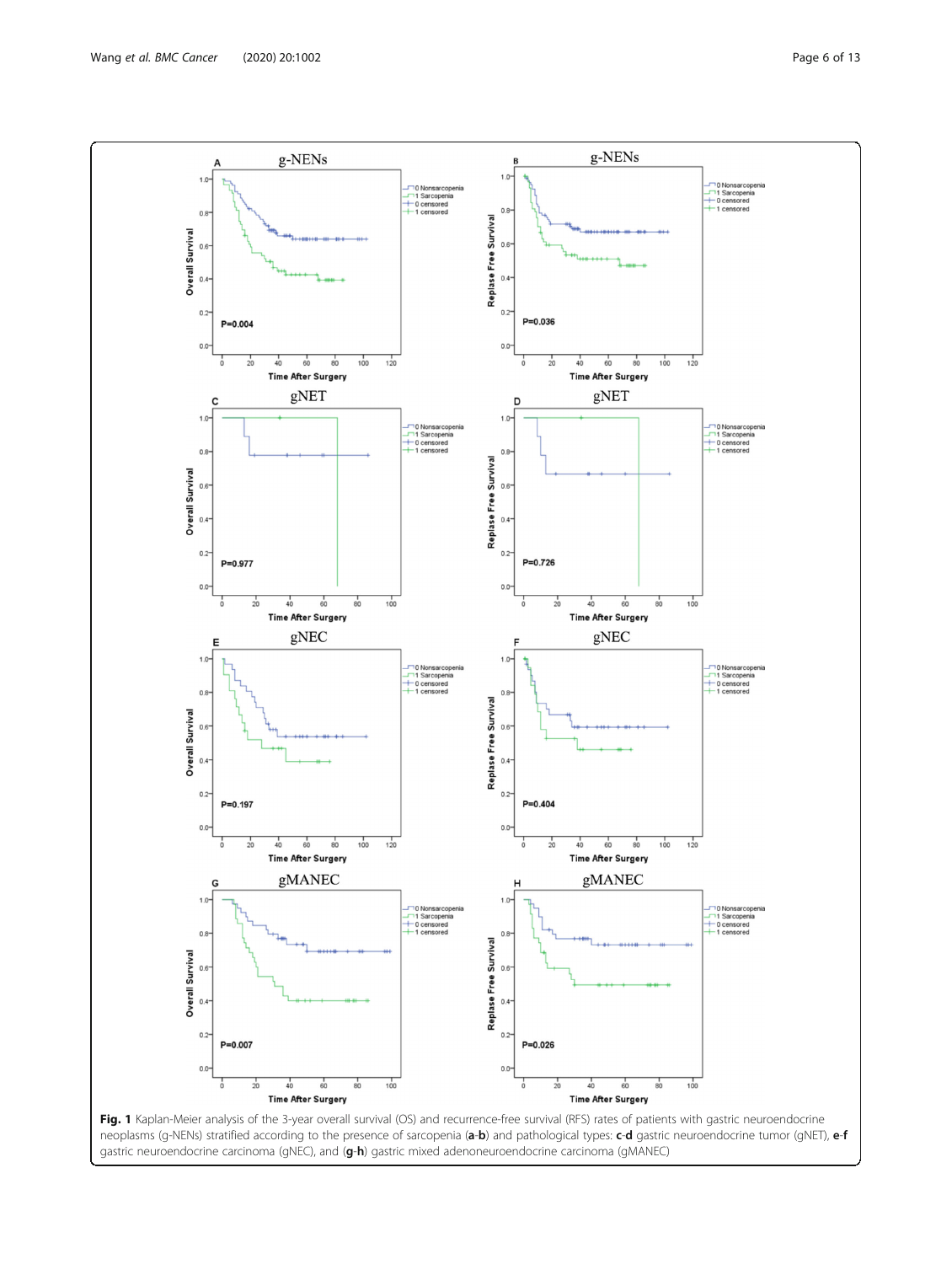| Variable<br>Multivariate analysis<br>Univariate analysis<br>Univariate analysis                           | Multivariate analysis<br>3-year RFS |       |
|-----------------------------------------------------------------------------------------------------------|-------------------------------------|-------|
| 3-year OS<br>3-year OS<br>3-year RFS                                                                      |                                     |       |
| P<br>P<br>P<br>HR (95% CI)<br>HR (95% CI)<br>HR (95% CI)                                                  | HR (95% CI)                         | P     |
| Gender                                                                                                    |                                     |       |
| Male<br>1<br>$\mathbf{1}$                                                                                 |                                     |       |
| Female<br>0.542<br>0.650 (0.338-1.248)<br>0.195<br>0.813 (0.419-1.580)                                    |                                     |       |
| Age (years)                                                                                               |                                     |       |
| < 65<br>$\mathbf{1}$<br>$\mathbf{1}$                                                                      |                                     |       |
| $\geq 65$<br>0.569<br>1.112 (0.669-1.847)<br>0.683<br>$0.851(0.488 - 1.483)$                              |                                     |       |
| BMI(kg/m2)                                                                                                |                                     |       |
| $<25\,$<br>1<br>$\mathbf{1}$                                                                              |                                     |       |
| $\geq 25$<br>$0.694(0.330 - 1.460)$<br>0.336<br>$0.709$ $(0.320 - 1.570)$<br>0.396                        |                                     |       |
| ASA                                                                                                       |                                     |       |
| $\mathbf{1}$<br>$\mathbf{1}$<br>$\mathbf{1}$<br>1                                                         | $\mathbf{1}$                        |       |
| 2<br>0.018<br>0.028<br>0.010<br>1.934 (1.118-3.347)<br>1.869 (1.069-3.269)<br>2.118 (1.196-3.749)         | 2.191 (1.223-3.924)                 | 0.008 |
| 3<br>0.018<br>0.081<br>0.605<br>2.54 (1.172-5.504)<br>2.029 (0.917-4.486)<br>1.294 (0.487-3.437)          | 0.875 (0.324-2.361)                 | 0.791 |
| Comorbidity                                                                                               |                                     |       |
| No<br>1<br>$\mathbf{1}$                                                                                   |                                     |       |
| Yes<br>1.346 (0.751-2.411)<br>0.981<br>0.318<br>$0.993(0.552 - 1.785)$                                    |                                     |       |
| Tumor (mm)                                                                                                |                                     |       |
| $< 50$<br>1<br>$\mathbf{1}$                                                                               |                                     |       |
| $\geq 50$<br>0.073<br>1.596 (0.957-2.659)<br>1.449 (0.841-2.496)<br>0.181                                 |                                     |       |
| Tumor location                                                                                            |                                     |       |
| Upper<br>1<br>$\mathbf{1}$                                                                                |                                     |       |
| Middle<br>0.540<br>$0.664$ $(0.314 - 1.403)$<br>0.283<br>0.778 (0.349-1.734)                              |                                     |       |
| Lower<br>0.917 (0.484-1.735)<br>0.789<br>$1.104(0.571 - 2.135)$<br>0.769                                  |                                     |       |
| Mix<br>0.749<br>1.253 (0.593-2.649)<br>0.555<br>1.147 (0.494-2.664)                                       |                                     |       |
| T stage                                                                                                   |                                     |       |
| $T1 + T2$<br>$\mathbf{1}$<br>$\mathbf{1}$<br>1                                                            |                                     |       |
| $T3 + T4$<br>0.031<br>1.748 (1.054-2.898)<br>1.445 (0.843-2.476)<br>0.181<br>1.568 (0.914-2.691)<br>0.103 |                                     |       |
| N stage                                                                                                   |                                     |       |
| N <sub>0</sub><br>$\mathbf{1}$<br>$\mathbb{1}$<br>$\mathbf{1}$                                            | $\mathbf{1}$                        |       |
| N1<br>5.032 (2.385-10.616)<br>< 001<br>3.554 (1.624-7.778)<br>0.002<br>5.882 (2.507-13.804)<br>< 0.001    | 4.710 (1.966-11.283)                | 0.001 |
| Surgical method                                                                                           |                                     |       |
| $\mathbf{1}$<br>$\mathbf{1}$<br>Open                                                                      |                                     |       |
| Laparoscopic<br>0.647<br>$0.797(0.472 - 1.344)$<br>0.395<br>$0.875(0.496 - 1.546)$                        |                                     |       |
| Gastrectomy extent                                                                                        |                                     |       |
| Total<br>$\mathbf{1}$<br>$\mathbf{1}$                                                                     |                                     |       |
| Distal<br>0.337<br>0.807<br>$0.74(0.400 - 1.368)$<br>1.080 (0.584-1.994)                                  |                                     |       |
| Proximal<br>0.418 (0.058-3.029)<br>0.388<br>$0.528(0.072 - 3.850)$<br>0.529                               |                                     |       |
| Pathological type                                                                                         |                                     |       |
| <b>NET</b><br>1<br>$\mathbf{1}$                                                                           |                                     |       |
| <b>NEC</b><br>0.441<br>2.352 (0.712-7.773)<br>0.161<br>1.521 (0.524-4.414)                                |                                     |       |
| MANEC<br>1.839 (0.563-6.008)<br>0.313<br>1.172 (0.410-3.350)<br>0.767                                     |                                     |       |

<span id="page-6-0"></span>Table 3 Uni- and multivariate analyses of factors associated with 3-year overall survival (OS) and recurrence-free survival (RFS) rates in g-NENs patients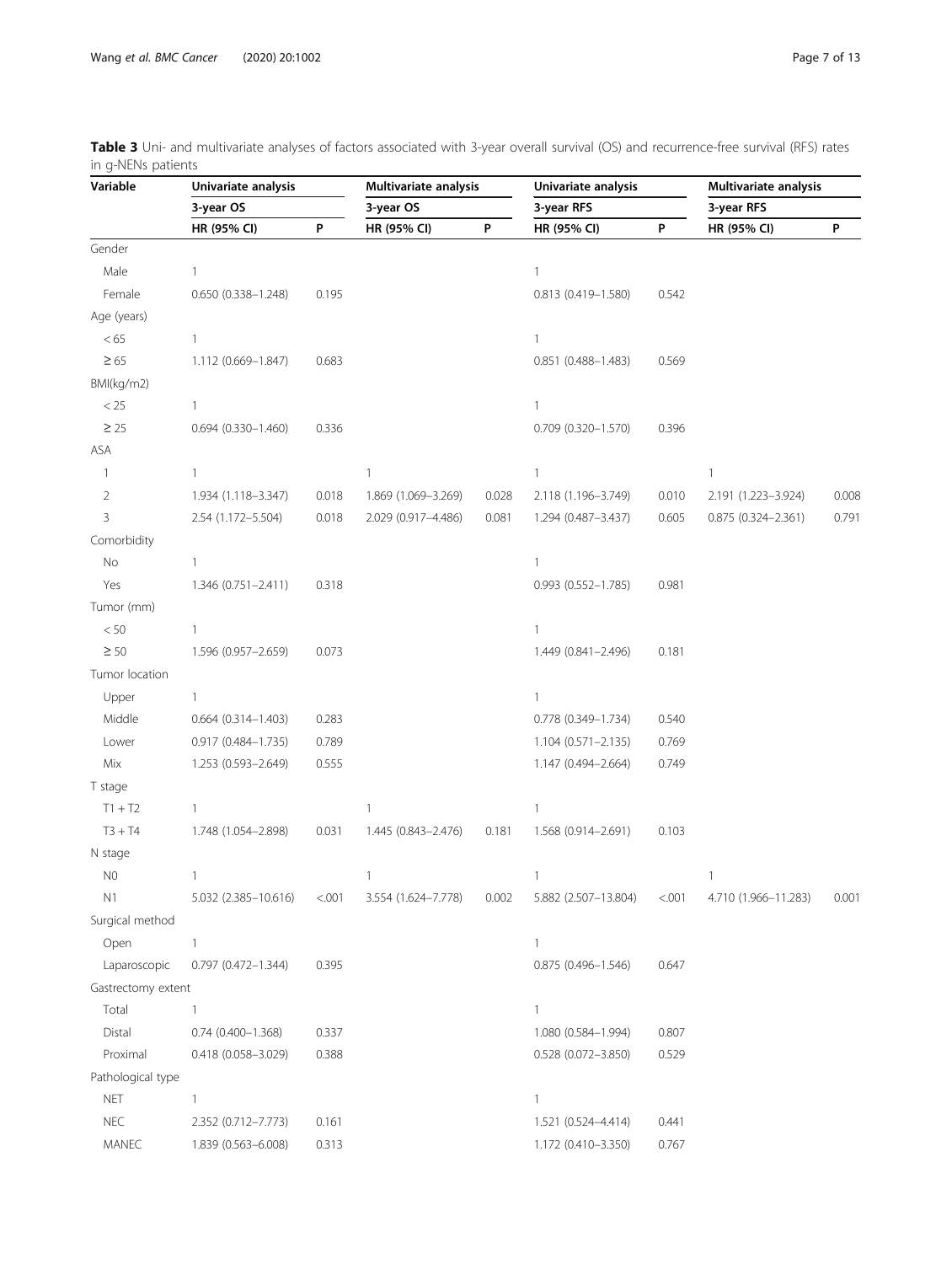| Variable                 | Univariate analysis |        | Multivariate analysis |           | Univariate analysis  |            | Multivariate analysis |            |  |
|--------------------------|---------------------|--------|-----------------------|-----------|----------------------|------------|-----------------------|------------|--|
|                          | 3-year OS           |        |                       | 3-year OS |                      | 3-year RFS |                       | 3-year RFS |  |
|                          | HR (95% CI)         | P      | HR (95% CI)           | P         | HR (95% CI)          | P          | HR (95% CI)           | P          |  |
| Ki-67 positive index (%) |                     |        |                       |           |                      |            |                       |            |  |
| <60                      |                     |        |                       |           |                      |            |                       |            |  |
| $\geq 60$                | 4.753 (2.469-9.152) | < .001 | 3.492 (1.772-6.879)   | < .001    | 5.978 (2.810-12.718) | < .001     | 4.304 (1.981-9.350)   | < .001     |  |
| Complication             |                     |        |                       |           |                      |            |                       |            |  |
| No                       |                     |        |                       |           |                      |            |                       |            |  |
| Yes                      | 1.645 (0.994-2.723) | 0.053  |                       |           | 1.245 (0.699-2.220)  | 0.457      |                       |            |  |
| Adjuvant chemotherapy    |                     |        |                       |           |                      |            |                       |            |  |
| No                       |                     |        |                       |           |                      |            |                       |            |  |
| Yes                      | 1.409 (0.843-2.355) | 0.191  |                       |           | 1.559 (0.894-2.719)  | 0.117      |                       |            |  |
| Martin et al. [27]       |                     |        |                       |           |                      |            |                       |            |  |
| High                     |                     |        |                       |           |                      |            |                       |            |  |
| Low                      | 1.181 (0.709-1.968) | 0.523  |                       |           | 1.377 (0.790-2.400)  | 0.260      |                       |            |  |
| SMI                      |                     |        |                       |           |                      |            |                       |            |  |
| High                     |                     |        |                       |           |                      |            | 1                     |            |  |
| Low                      | 2.061 (1.243-3.420) | 0.005  | 2.098 (1.239-3.553)   | 0.006     | 1.758 (1.025-3.018)  | 0.041      | 1.780 (1.029-3.076)   | 0.039      |  |

Table 3 Uni- and multivariate analyses of factors associated with 3-year overall survival (OS) and recurrence-free survival (RFS) rates in g-NENs patients (Continued)

g-NENs gastric neuroendocrine neoplasms, HR Hazard ratio, CI Confidence interval, BMI Body mass index, ASA American Society of Anesthesiologists, NET Neuroendocrine tumor, NEC Neuroendocrine carcinoma, MANEC Mixed adenoneuroendocrine carcinoma, SMI Skeletal muscle index

(all  $p < 0.05$ ), and the 3-year RFS rates were associated with pN and the Ki-67-positive index (all  $p < 0.05$ ); neither OS rates nor RFS rates were associated with sarcopenia in patients with gNEC (Supplemental Table [2](#page-11-0)). However, in patients gMANEC, the pN, Ki-67-positive index and sarcopenia were related to the 3-year OS rates and the 3-year RFS rates (all  $p < 0.05$ , Table [4](#page-8-0)).

# **Discussion**

g-NENs are a type of digestive system tumor with different clinical symptoms and biological characteristics [\[28](#page-12-0)]. Patients with different prognoses must be identified according to their clinical and pathological conditions to provide individualized treatment and improve the efficacy of g-NEN treatments. However, few studies have evaluated the prognostic factors for patients with g-NENs [\[8](#page-11-0), [9\]](#page-11-0). Recently, the effects of preoperative body composition parameters (such as skeletal muscle mass) on postoperative short-term and long-term outcomes has attracted the attention of scholars in the East and the West. Sarcopenia is characterized by a progressive decrease in systemic muscle mass, muscle strength, or muscle physiological function associated with aging [\[29](#page-12-0)]. Sarcopenia has been shown to be closely related to the prognosis of patients with various malignant tumors [[10](#page-11-0)–[16](#page-12-0)]. However, the effect of sarcopenia on the prognosis of patients with g-NENs undergoing radical gastrectomy has not been reported. Therefore, this study combined the clinicopathological data from 138 patients

treated at two institutions to explore the effects of sarcopenia on the short-term and long-term postoperative outcomes of patients with g-NENs.

Based on the definition of sarcopenia provided by the European Working Group on Sarcopenia (EWGSOP) [[30\]](#page-12-0) and the Asian Working Group for Sarcopenia (AWGS) [[31\]](#page-12-0), sarcopenia is characterized by a low skeletal muscle mass, low muscle strength and poor low physical performance. However, in the current study, low skeletal muscle mass was used as the main definition of sarcopenia. A meta-analysis exploring the relationship between sarcopenia and the risk of postoperative complications of gastrointestinal tumors included 29 studies related to sarcopenia, of which 26 used low skeletal muscle mass as the definition of sarcopenia [[32\]](#page-12-0). In both studies from Eastern [[10,](#page-11-0) [11\]](#page-11-0) and Western [\[21](#page-12-0), [27](#page-12-0), [29](#page-12-0)] countries, researchers tend to use a low skeletal muscle mass as the definition for sarcopenia. Data on the patient's muscle mass are obtained by analyzing the abdominal CT scan [[10\]](#page-11-0). An abdominal CT scan is also a routine follow-up test performed in patients with g-NENs after radical gastrectomy [[33\]](#page-12-0). The use of a low skeletal muscle mass as the definition for sarcopenia may help clinicians to make treatment decisions more conveniently and quickly.

Currently, the value of the cutoff point of sarcopenia remains controversial. The most commonly used definitions were provided by Prado et al. [\[21](#page-12-0)] and Martin et al. [[27\]](#page-12-0). In the past, our center used X-tile software to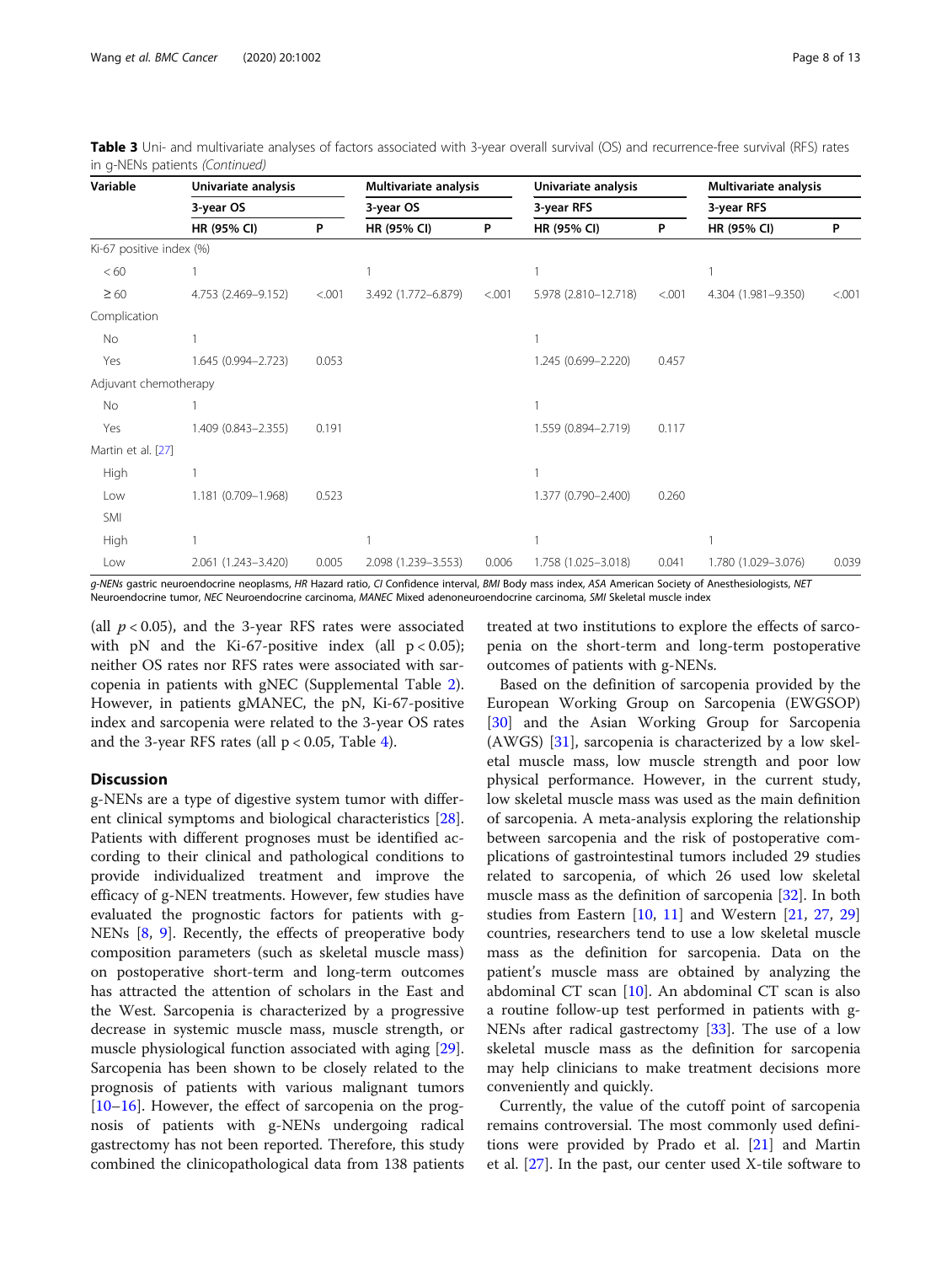| Variable                 | Univariate analysis    |       | Multivariate analysis |       | Univariate analysis    |       | Multivariate analysis  |       |  |
|--------------------------|------------------------|-------|-----------------------|-------|------------------------|-------|------------------------|-------|--|
|                          | 3-year OS              |       | 3-year OS             |       | 3-year RFS             |       | 3-year RFS             |       |  |
|                          | HR (95% CI)            | P     | HR (95% CI)           | P     | HR (95% CI)            | P     | HR (95% CI)            | P     |  |
| Gender                   |                        |       |                       |       |                        |       |                        |       |  |
| Male                     | $\mathbf{1}$           |       |                       |       | $\mathbf{1}$           |       |                        |       |  |
| Female                   | $0.788(0.341 - 1.823)$ | 0.578 |                       |       | 1.020 (0.431-2.412)    | 0.964 |                        |       |  |
| Age (years)              |                        |       |                       |       |                        |       |                        |       |  |
| < 65                     | $\mathbf{1}$           |       |                       |       | $\mathbf{1}$           |       |                        |       |  |
| $\geq 65$                | 1.234 (0.616-2.472)    | 0.554 |                       |       | 0.929 (0.431-2.002)    | 0.851 |                        |       |  |
| BMI(kg/m2)               |                        |       |                       |       |                        |       |                        |       |  |
| $<25\,$                  | $\mathbf{1}$           |       |                       |       | $\mathbf{1}$           |       |                        |       |  |
| $\geq 25$                | 0.856 (0.300-2.442)    | 0.772 |                       |       | $0.809(0.243 - 2.687)$ | 0.729 |                        |       |  |
| ASA                      |                        |       |                       |       |                        |       |                        |       |  |
| 1                        | $\mathbf{1}$           |       | 1                     |       | $\mathbf{1}$           |       | $\mathbf{1}$           |       |  |
| $\sqrt{2}$               | 2.261 (1.038-4.929)    | 0.04  | 1.548 (0.701-3.422)   | 0.280 | 2.573 (1.141-5.801)    | 0.041 | 2.089 (0.917-4.758)    | 0.080 |  |
| 3                        | 3.732 (1.371-10.156)   | 0.01  | 1.898 (0.628-5.730)   | 0.256 | 1.563 (0.429-5.695)    | 0.499 | $0.744(0.197 - 2.813)$ | 0.663 |  |
| Comorbidity              |                        |       |                       |       |                        |       |                        |       |  |
| $\rm No$                 | 1                      |       |                       |       | 1                      |       |                        |       |  |
| Yes                      | $0.846$ (0.401-1.789)  | 0.662 |                       |       | $0.528(0.245 - 1.139)$ | 0.104 |                        |       |  |
| Tumor (mm)               |                        |       |                       |       |                        |       |                        |       |  |
| $< 50$                   | 1                      |       |                       |       | 1                      |       |                        |       |  |
| $\geq 50$                | 1.528 (0.754-3.098)    | 0.239 |                       |       | 1.264 (0.591-2.701)    | 0.546 |                        |       |  |
| Tumor location           |                        |       |                       |       |                        |       |                        |       |  |
| Upper                    | 1                      |       |                       |       | $\mathbf{1}$           |       |                        |       |  |
| Middle                   | $0.573(0.188 - 1.741)$ | 0.326 |                       |       | $0.802$ (0.255-2.521)  | 0.706 |                        |       |  |
| Lower                    | $0.852(0.369 - 1.970)$ | 0.708 |                       |       | 1.100 (0.456-2.656)    | 0.832 |                        |       |  |
| Mix                      | 1.625 (0.583-4.531)    | 0.353 |                       |       | 1.140 (0.317-4.094)    | 0.841 |                        |       |  |
| T stage                  |                        |       |                       |       |                        |       |                        |       |  |
| $T1 + T2$                | $\mathbf{1}$           |       | 1                     |       | $\mathbf{1}$           |       |                        |       |  |
| $T3 + T4$                | 2.197 (1.082-4.464)    | 0.029 | 2.145 (0.985-4.668)   | 0.055 | 1.753 (0.818-3.756)    | 0.149 |                        |       |  |
| N stage                  |                        |       |                       |       |                        |       |                        |       |  |
| N <sub>0</sub>           | $\mathbf{1}$           |       | 1                     |       | $\mathbf{1}$           |       | $\mathbf{1}$           |       |  |
| N1                       | 4.586 (1.756-11.979)   | 0.002 | 3.134 (1.148-8.551)   | 0.026 | 4.558 (1.568-13.249)   | 0.005 | 3.956 (1.313-11.917)   | 0.015 |  |
| Surgical method          |                        |       |                       |       |                        |       |                        |       |  |
| Open                     | 1                      |       |                       |       | $\mathbf{1}$           |       |                        |       |  |
| Laparoscopic             | $0.698(0.330 - 1.474)$ | 0.346 |                       |       | 0.778 (0.340-1.779)    | 0.552 |                        |       |  |
| Gastrectomy extent       |                        |       |                       |       |                        |       |                        |       |  |
| Total                    | $\mathbf{1}$           |       |                       |       | $\mathbf{1}$           |       |                        |       |  |
| Distal                   | $0.691(0.310 - 1.540)$ | 0.366 |                       |       | 1.201 (0.539-2.673)    | 0.654 |                        |       |  |
| Proximal                 | 0(0)                   | 0.982 |                       |       | O(0)                   | 0.984 |                        |       |  |
| Ki-67 positive index (%) |                        |       |                       |       |                        |       |                        |       |  |
| < 60                     | 1                      |       | 1                     |       | $\mathbf{1}$           |       | $\mathbf{1}$           |       |  |
| $\geq 60$                | 4.874 (1.872-12.689)   | 0.001 | 3.710(1.372-10.033)   | 0.010 | 11.553(2.729-48.913)   | 0.001 | 8.210(1.912-35.256)    | 0.005 |  |
| Complication             |                        |       |                       |       |                        |       |                        |       |  |

<span id="page-8-0"></span>Table 4 Uni- and multivariate analyses of factors associated with 3-year overall survival (OS) and recurrence-free survival (RFS) rates in gMANEC patients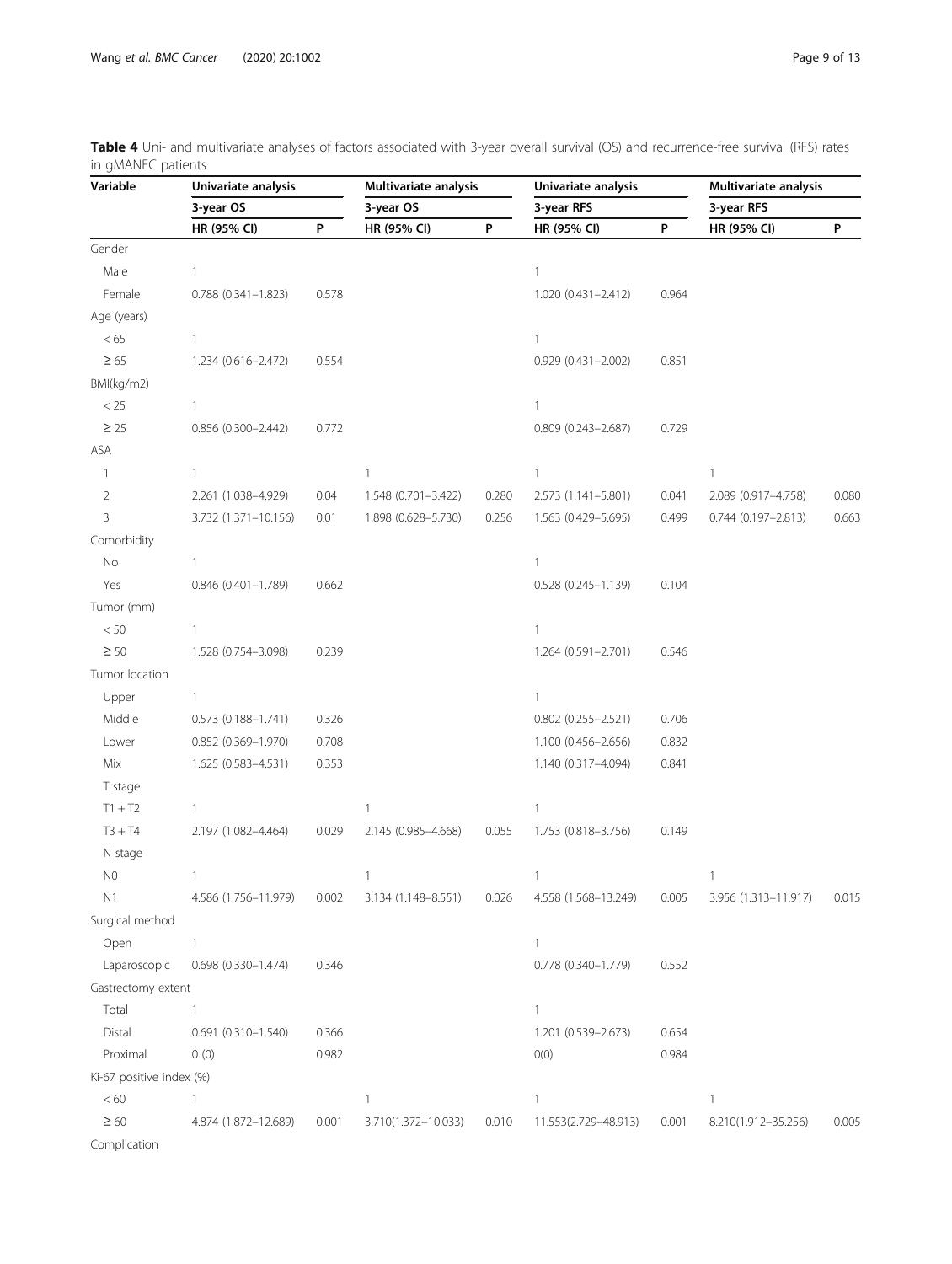| Variable              | Univariate analysis | 3-year OS |                     | Multivariate analysis<br>3-year OS |                     | Univariate analysis<br>3-year RFS |                     | Multivariate analysis<br>3-year RFS |  |
|-----------------------|---------------------|-----------|---------------------|------------------------------------|---------------------|-----------------------------------|---------------------|-------------------------------------|--|
|                       |                     |           |                     |                                    |                     |                                   |                     |                                     |  |
|                       | HR (95% CI)         | P         | HR (95% CI)         | P                                  | HR (95% CI)         | P                                 | HR (95% CI)         | P                                   |  |
| No.                   |                     |           |                     |                                    |                     |                                   |                     |                                     |  |
| Yes                   | 1.645 (0.820-3.298) | 0.161     |                     |                                    | 1.200 (0.525-2.742) | 0.666                             |                     |                                     |  |
| Adjuvant chemotherapy |                     |           |                     |                                    |                     |                                   |                     |                                     |  |
| No                    |                     |           |                     |                                    |                     |                                   |                     |                                     |  |
| Yes                   | 1.428 (0.697-2.925) | 0.33      |                     |                                    | 1.248 (0.579-2.691) | 0.572                             |                     |                                     |  |
| Martin et al. [27]    |                     |           |                     |                                    |                     |                                   |                     |                                     |  |
| High                  |                     |           |                     |                                    |                     |                                   |                     |                                     |  |
| Low                   | 1.667 (0.789-3.523) | 0.181     |                     |                                    | 1.868 (0.817-4.272) | 0.138                             |                     |                                     |  |
| SMI                   |                     |           |                     |                                    |                     |                                   |                     |                                     |  |
| High                  |                     |           |                     |                                    |                     |                                   |                     |                                     |  |
| Low                   | 2.639 (1.270-5.483) | 0.009     | 2.735 (1.246-6.001) | 0.012                              | 2.356 (1.077-5.153) | 0.032                             | 2.825 (1.250-6.386) | 0.013                               |  |

Table 4 Uni- and multivariate analyses of factors associated with 3-year overall survival (OS) and recurrence-free survival (RFS) rates in gMANEC patients (Continued)

gMANEC gastric mixed adenoneuroendocrine carcinoma, HR Hazard ratio, CI Confidence interval, BMI Body mass index, ASA American Society of Anesthesiologists, SMI Skeletal muscle index

analyze the 3-year OS rates of 924 patients with gastric adenocarcinoma after R0 resection and defined sarcopenia as a SMI <  $32.5 \text{ cm}^2/\text{m}^2$  for males and a SMI <  $28.6$  $\text{cm}^2/\text{m}^2$  for females [[10\]](#page-11-0). However, when previous definitions were applied, only the definitions reported by Martin et al. obtained a prevalence of sarcopenia similar to the values reported in previous studies (Supplementary Table [3\)](#page-11-0). Therefore, we included the cutoff point defined by Martin et al. in the analysis. The Kaplan-Meier analysis and Cox regression analysis indicated that the cutoff points defined by Martin et al. were unable to serve as prognostic factors for patients with g-NENs in our study (Tables [3](#page-6-0) and [4,](#page-8-0) Supplemental Table [2,](#page-11-0) and Supplementary Fig. [3](#page-11-0)). Therefore, this study used X-tile software to analyze the 3-year OS rates of 138 patients with g-NENs from the two institutions and defined a SMI <  $44.3 \text{ cm}^2/\text{m}^2$  for males and a SMI <  $32.4 \text{ cm}^2/\text{m}^2$ for females as sarcopenia, and the incidence of sarcopenia in our study was 42.8% (59/138). A significance difference in survival was not observed among the female group (Supplementary Fig. [2\)](#page-11-0), perhaps because the proportion of female patients in this study was relatively small (33/138 cases, 23.9%). However, in the previous studies of sarcopenia, different values for the cutoff point of sarcopenia are usually used in male and female groups [[14,](#page-12-0) [15,](#page-12-0) [27,](#page-12-0) [34\]](#page-12-0), mainly because substantial differences in the strength and quality of skeletal muscle exist between males and females. In the present study, we compared the average SMI in male and female patients with g-NENs and observed a significant difference in the average value of the SMI between males and females (45.2  $\text{cm}^2/\text{m}^2$  in male, 37.5  $\text{cm}^2/\text{m}^2$  in female,  $p < 0.05$ ). Therefore, we used different diagnostic criteria for men and women in this study to better evaluate the effect of sarcopenia on the prognosis of patients with g-NENs.

The effect of sarcopenia on short-term postoperative outcomes in patients with malignant tumors remains controversial. Previous studies have confirmed that sarcopenia is associated with the postoperative short-term prognosis in patients with multiple malignant tumors [[11,](#page-11-0) [13,](#page-12-0) [15](#page-12-0), [35](#page-12-0)]. In a Chinese study, an analysis of 937 patients with gastric cancer after radical gastrectomy showed that sarcopenia was related to severe postoperative complications [[11](#page-11-0)]. An American study identified an association between sarcopenia and the short-term outcomes in patients with pancreatic cancer after pancreatectomy [[35\]](#page-12-0). However, some studies have reported the opposite results [[34,](#page-12-0) [36\]](#page-12-0). As shown in the study by Tegels [[34\]](#page-12-0), the incidence of sarcopenia is higher in patients with gastric cancer, but it is not associated with a poor postoperative prognosis. According to Ouchi [\[36](#page-12-0)], sarcopenia does not increase the incidence of total and severe postoperative complications in patients with colorectal cancer [\[36](#page-12-0)]. In the present study, significant differences in the incidences of total postoperative complications, surgical complications and systemic complications were not observed between the patients with g-NENs presenting with and without sarcopenia. After stratification according to the physical location of the complications, significant correlations were not observed between sarcopenia and specific types of complications in patients with g-NENs.

In recent years, studies have confirmed that sarcopenia is closely related to the long-term prognoses of patients with multiple malignant tumors [[10,](#page-11-0) [12](#page-11-0), [14,](#page-12-0) [16](#page-12-0)]. Studies by Voron have identified sarcopenia as an independent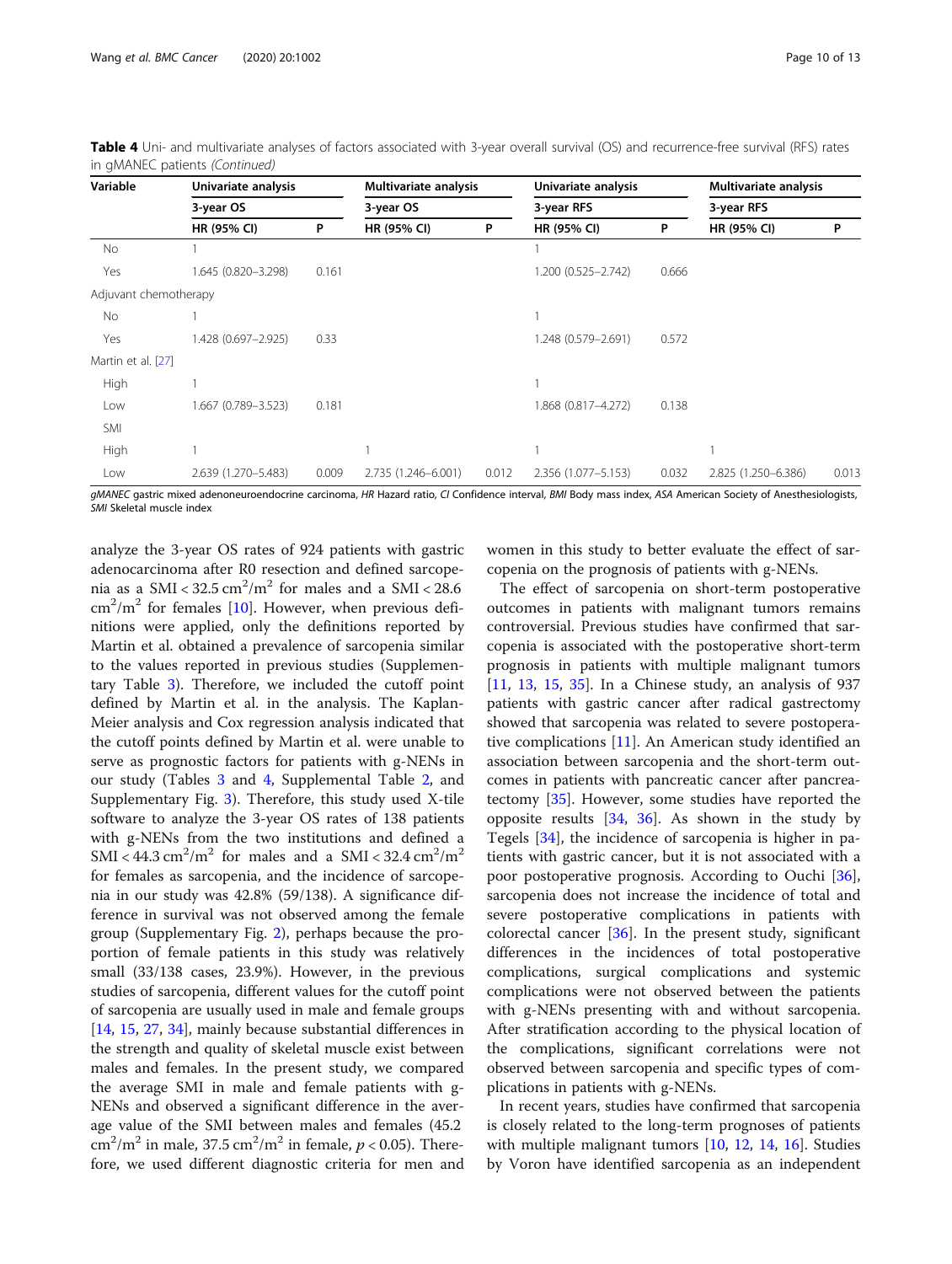prognostic factor for long-term outcomes in patients with hepatocellular carcinoma after hepatectomy [\[12](#page-11-0)]. As shown in the study by Tan, sarcopenia is associated with a poor prognosis for patients with pancreatic cancer [\[16](#page-12-0)]. Similar to previous studies, preoperative sarcopenia was an independent risk factor for the longterm prognosis of patients with g-NENs in the present study. We also examined the interactions between sarcopenia and the gastrectomy status and tumor aggressiveness. No significant differences in surgical methods, the extent of laparoscopic gastrectomy and pathological stages were observed between the sarcopenia group and the nonsarcopenia group (Table [1](#page-3-0)). The multivariate analysis identified the pN stage and sarcopenia as independent prognostic factors for 3-year OS and RFS rates in patients with g-NENs, while surgical methods, the extent of laparoscopic gastrectomy and pT stage were not associated with survival (Table [3](#page-6-0)). The HR value of sarcopenia changed little between the univariate and multivariate analyses in our study (Table [3](#page-6-0)). Thus, the prognostic effect of preoperative sarcopenia is less affected by the gastrectomy status and tumor aggressiveness in patients with g-NENs. However, g-NENs are divided into three different pathological types, namely, gNET, gNEC, and gMANEC. The degree of tumor differentiation, grade, and cellular components of the three pathological types are not the same [[4\]](#page-11-0), and the treatment strategy and prognosis are also significantly different in patients with different pathological types [[37\]](#page-12-0). In the present study, a further stratified analysis showed relations between sarcopenia and the 3-year OS and RFS rates in patients with gMANEC. Potential explanations for this result are provided below. First, for the subgroup of the gNET population, gNET is a highly differentiated neuroendocrine tumor, with mainly low or moderate malignancy, and presents as stage G1 and G2 [[3\]](#page-11-0). The lower tumor invasiveness and the lower effect on skeletal muscle mass may explain why sarcopenia is not useful as a prognostic factor for patients with gNET. This result also may caused by the relatively small number of gNET patients, further study may be required. Second, compared with gNEC and gMANEC, gNEC is a poorly differentiated neuroendocrine carcinoma, which is generally highly malignant and manifests as stage G3. gMANEC is defined as a malignant tumor with morphological components of glandular epithelial cells and neuroendocrine cells, both of which account for at least more than 30% of the total cells [\[4](#page-11-0)]. The clinical characteristics of gMANEC generally depend on the proportion of neuroendocrine carcinoma components [\[38](#page-12-0), [39\]](#page-12-0). Fernandes et al. postulated that the prognosis of patients with gMANEC might be related to whether certain tumor components are more invasive [[40\]](#page-12-0). Furthermore, previous studies have confirmed that sarcopenia is associated with the long-term prognosis of patients with gastric adenocarcinoma  $[10, 11]$  $[10, 11]$  $[10, 11]$  $[10, 11]$ . Therefore, we propose that the mechanism may be modulated by the presence of more adenocarcinoma components in gMANEC, and thus, sarcopenia is only related to the long-term prognosis of patients with gMANEC, but not the patients with gNET and gNEC, in the present study. The underlying molecular mechanism must be further elucidated. This result may be caused by the sample sizes of individual subgroups. Further study with bigger sample sizes of different pathological types needed to be conducted.

This study had some limitations. First, because most patients with gNET received endoscopic treatment, the number of patients with gNET included in this study was limited, which may cause bias. Second, this study employed a retrospective case-control design and was conducted in an Asian population; therefore, the results must be confirmed by prospective studies and data from Western countries. Third, the proportion of female patients in this study is relatively small (33/138 cases, 23.9%), and thus the prognostic effect of sarcopenia on female patients with g-NENs must be further analyzed in a study with a larger population. We plan to conduct related studies in the future. Fourth, this study did not analyze the effects of postoperative adjuvant chemotherapy and postoperative sarcopenia caused by the gastrectomy status and tumor aggressiveness on long-term outcomes, which may also bias the results. Fifth, Due to the relatively few cases of stratified analysis of pathological subtypes, we did not identify sarcopenia scores related to tumour type gNET, gNEC and gMANEC, and the prognostic value of sarcopenia for g-NENs may be biased. In the future, a larger sample size is needed to determine the best cut-off point of sarcopenia with different pathological types, and to verify the prognostic effect of sarcopenia on different pathological types of g-NENs. Nevertheless, to our knowledge, this study is the first to explore the effects of sarcopenia on the shortterm and long-term outcomes in patients with g-NENs by using data from two independent large-volume institutions, thus providing a reference for future clinical trials.

# Conclusions

In the present study, a SMI <  $44.3 \text{ cm}^2/\text{m}^2$  for males and a SMI <  $32.4 \text{ cm}^2/\text{m}^2$  for females were identified as the optimal cutoff points for sarcopenia in patients with g-NENs. Sarcopenia was not significantly associated with postoperative complications in patients with g-NENs. Sarcopenia is an independent risk factor for the longterm prognosis of patients with gMANEC undergoing radical gastrectomy. Further multicenter prospective studies are needed to confirm the prognostic value of sarcopenia in patients with g-NENs.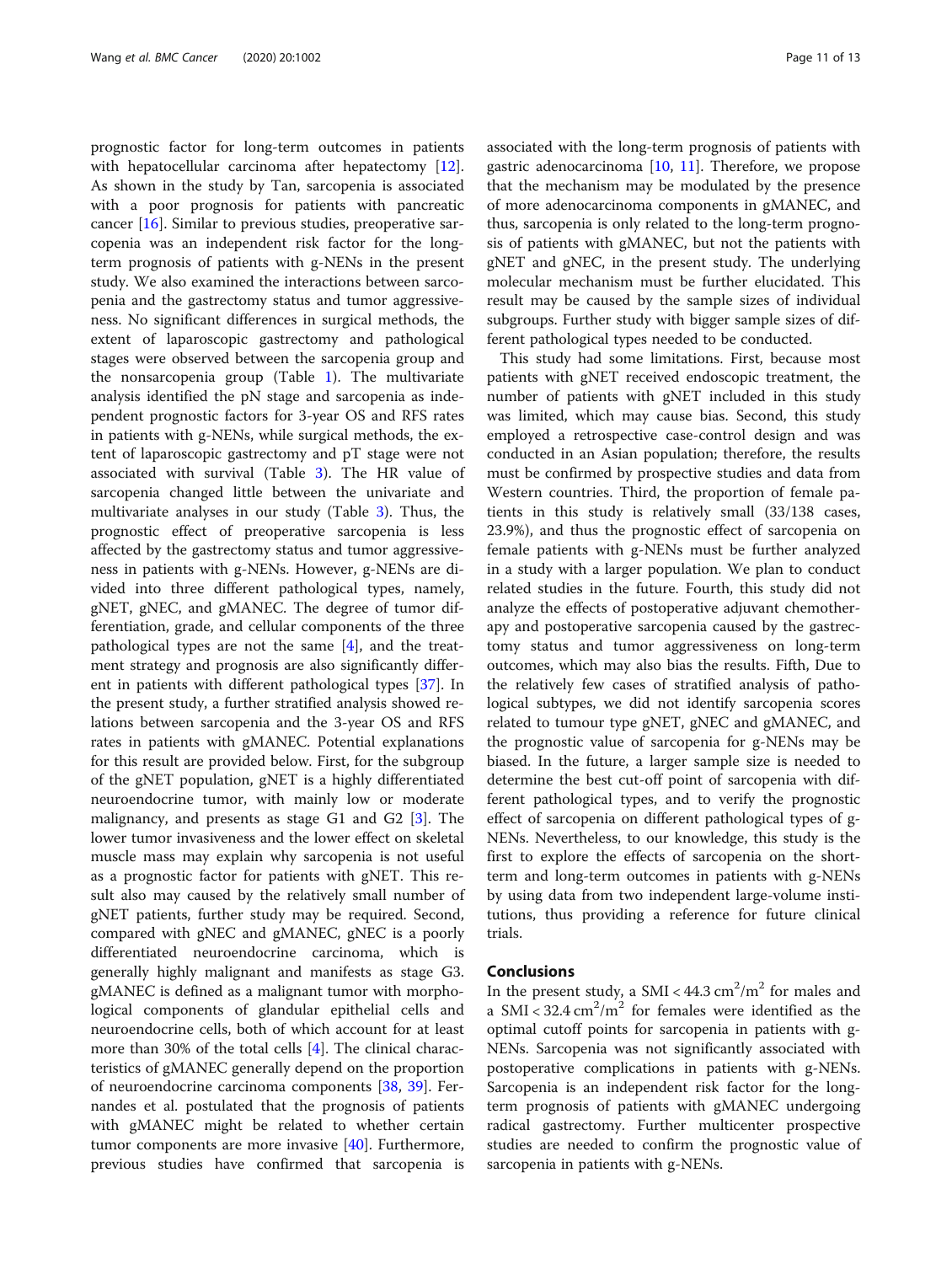# <span id="page-11-0"></span>Supplementary information

Supplementary information accompanies this paper at [https://doi.org/10.](https://doi.org/10.1186/s12885-020-07506-9) [1186/s12885-020-07506-9](https://doi.org/10.1186/s12885-020-07506-9).

Additional file 1 : Supplemental Table 1. Clinicopathological characteristics of patients treated at FMUUH and FMUFAH.

Additional file 2 : Supplemental Table 2. Univariate and multivariate analyses of factors associated with 3-year overall survival (OS) and recurrence-free survival (RFS) rates in patients with gNEC.

Additional file 3 : Supplemental Table 3. Four cutoff points tested as thresholds to define sarcopenia and the prevalence of sarcopenia.

Additional file 4 : Supplemental Figure 1. Computed tomography (CT) image captured at the third lumbar vertebral (L3) level. The following skeletal muscles are outlined in red: rectus abdominis; psoas, quadratus lumborum, paraspinal, transverse abdominal, external oblique, internal oblique, and rectus abdominis muscles. This male patient with sarcopenia had an L3 muscle index of 52.35  $\text{cm}^2/\text{m}^2$ .

Additional file 5 : Supplemental Figure 2. The cutoff points of the skeletal muscle index (SMI) for sarcopenia defined by X-tile software. (A) X-tile plots for males (44.3 cm<sup>2</sup>/m<sup>2</sup>,  $\chi^2$  = 4.2611, p = 0.038) and (B) females  $(32.4 \text{ cm}^2/\text{m}^2, \chi^2 = 1.0039, p = 0.214)$  are shown.

Additional file 6 : Supplemental Figure 3. Kaplan-Meier analysis of the 3-year overall survival (OS) and recurrence-free survival (RFS) rates of patients with gastric neuroendocrine neoplasms (g-NENs) stratified according to the presence of sarcopenia diagnosed by the skeletal muscle index (SMI) cutoff points (for male, 43.0 cm2/m2 for BMI < 25 kg/m2, 53.0 cm2/m2 for BMI ≥25 kg/m2; for female, 41 cm2/m2) defined by Martin et al. (A-B) and pathological types: (C-D) gastric neuroendocrine tumor (gNET), (E-F) gastric neuroendocrine carcinoma (gNEC), (G-H) gastric mixed adenoneuroendocrine carcinoma (gMANEC).

#### Abbreviations

g-NENs: gastric neuroendocrine neoplasms; OS: Overall survival; RFS: Recurrence-free survival; SMI: Skeletal muscle index; BMI: Body mass index; ASA: American Society of Anesthesiologists; gNET: gastric neuroendocrine tumor; gNEC: gastric neuroendocrine carcinoma; gMANEC: gastric mixed adenoneuroendocrine carcinoma

#### Acknowledgements

We thank Bin-bin Xu, Zhen Xue, Jun Lu for their assistance provided in patient screening and data input.

#### Authors' contributions

JBW, ZX, JL and QLH, CMH and CHZ conceived the study, analyzed the data, and drafted the manuscript; CMH, CHZ helped critically revise the manuscript for important intellectual content; ZFZ, BBX, PL, JWX, YX, JXL, QYC, LLC, ML, RHT, ZNH and JLL helped collect data and design the study. All authors have read and approved the manuscript.

#### Funding

Supported by Construction Project of Fujian Province Minimally Invasive Medical Center (No. [2017]171). The second batch of special support funds for Fujian Province innovation and entrepreneurship talents (2016B013). Fujian science and technology innovation joint fund project (2017Y9004). Fujian science and technology innovation joint fund project (2017Y9011). Fujian science and technology innovation joint fund project (2018Y9041). Natural Science Foundation of Fujian Province (2019 J01155). Fujian provincial science and technology innovation joint fund project plan (2018Y9005).These funding bodies were independent of the study design, data collection, interpretation and manuscript writing.

#### Availability of data and materials

The datasets used and/or analyzed during the current study are available from the corresponding author on reasonable request.

#### Ethics approval and consent to participate

The study protocol conformed to the Ethics Committee of Fujian Medical University Union Hospital. Written consent was provided by the patients for their information to be stored in the hospital database and used in research. Patient records were anonymized and de-identified before analysis.

#### Consent for publication

Not applicable.

### Competing interests

There are no conflicts of interest or financial ties to disclose from any of author.

#### Author details

<sup>1</sup>Department of Gastric Surgery, Fujian Medical University Union Hospital, No.29 Xinquan Road, Fuzhou 350001, Fujian Province, China. <sup>2</sup>Department of General Surgery, Fujian Medical University Union Hospital, Fuzhou, China. <sup>3</sup> Key Laboratory of Ministry of Education of Gastrointestinal Cancer, Fujian Medical University, Fuzhou, Fujian Province, China. <sup>4</sup> Department of gastrointestinal surgery, the first Affiliated Hospital of Fujian Medical University, Fuzhou, Fujian Province, China. <sup>5</sup>Department of Pathology, the School of Basic Medical Sciences, Fujian Medical University, Fuzhou, China.

# Received: 29 May 2020 Accepted: 7 October 2020<br>Published online: 15 October 2020

# References

- 1. Modlin IM, Lye KD, Kidd M. Carcinoid tumors of the stomach. Surg Oncol. 2003;12(2):153–72 PubMed PMID: 12946486.
- 2. Yao JC, Hassan M, Phan A, Dagohoy C, Leary C, Mares JE, et al. One hundred years after "carcinoid": epidemiology of and prognostic factors for neuroendocrine tumors in 35,825 cases in the United States. J Clin Oncol. 2008;26(18):3063–72. <https://doi.org/10.1200/jco.2007.15.4377> PubMed PMID: 18565894.
- 3. Dasari A, Shen C, Halperin D, Zhao B, Zhou S, Xu Y, et al. Trends in the incidence, prevalence, and survival outcomes in patients with neuroendocrine tumors in the United States. JAMA Oncol. 2017;3(10):1335– 42. <https://doi.org/10.1001/jamaoncol.2017.0589> PubMed PMID: 28448665.
- 4. Bosman FTCF, Hruban RH, Theise ND, editors. WHO classification of tumors of the digestive system. Lyon: IARC Press; 2010. p. 13–4.
- 5. Shah MH, Goldner WS, Halfdanarson TR, Bergsland E, Berlin JD, Halperin D, et al. NCCN guidelines insights: neuroendocrine and adrenal tumors, version 2.2018. J Natl Compr Cancer Netw. 2018;16(6):693–702. [https://doi.org/10.](https://doi.org/10.6004/jnccn.2018.0056) [6004/jnccn.2018.0056](https://doi.org/10.6004/jnccn.2018.0056) PubMed PMID: 29891520.
- 6. Tsikitis VL, Wertheim BC, Guerrero MA. Trends of incidence and survival of gastrointestinal neuroendocrine tumors in the United States: a seer analysis. J Cancer. 2012;3:292–302. <https://doi.org/10.7150/jca.4502> PubMed PMID: 22773933.
- 7. Klöppel G, Perren A, Heitz PU. The gastroenteropancreatic neuroendocrine cell system and its tumors: the WHO classification. Ann N Y Acad Sci. 2004; 1014:13–27 PubMed PMID: 15153416.
- 8. Faggiano A, Ferolla P, Grimaldi F, Campana D, Manzoni M, Davì MV, et al. Natural history of gastro-entero-pancreatic and thoracic neuroendocrine tumors. Data from a large prospective and retrospective Italian epidemiological study: the NET management study. J Endocrinol Investig. 2012;35(9):817–23. <https://doi.org/10.3275/8102> PubMed PMID: 22080849.
- 9. Lewkowicz E, Trofimiuk-Müldner M, Wysocka K, Pach D, Kiełtyka A, Stefańska A, et al. Gastroenteropancreatic neuroendocrine neoplasms: a 10-year experience of a single center. Pol Arch Med Wewn. 2015;125(5):337–46 PubMed PMID: 25924181.
- 10. Zheng ZF, Lu J, Zheng CH, Li P, Xie JW, Wang JB, et al. A novel prognostic scoring system based on preoperative sarcopenia predicts the long-term outcome for patients after R0 resection for Gastric Cancer: experiences of a high-volume center. Ann Surg Oncol. 2017;24(7):1795–803. [https://doi.org/](https://doi.org/10.1245/s10434-017-5813-7) [10.1245/s10434-017-5813-7](https://doi.org/10.1245/s10434-017-5813-7) PubMed PMID: 28213789.
- 11. Zhuang CL, Huang DD, Pang WY, Zhou CJ, Wang SL, Lou N, et al. Sarcopenia is an independent predictor of severe postoperative complications and long-term survival after radical Gastrectomy for Gastric Cancer: analysis from a large-scale cohort. Medicine. 2016;95(13):e3164. <https://doi.org/10.1097/md.0000000000003164> PubMed PMID: 27043677.
- 12. Voron T, Tselikas L, Pietrasz D, Pigneur F, Laurent A, Compagnon P, et al. Sarcopenia impacts on short- and long-term results of hepatectomy for hepatocellular carcinoma. Ann Surg. 2015;261(6):1173–83. [https://doi.org/10.](https://doi.org/10.1097/sla.0000000000000743) [1097/sla.0000000000000743](https://doi.org/10.1097/sla.0000000000000743) PubMed PMID: 24950264.